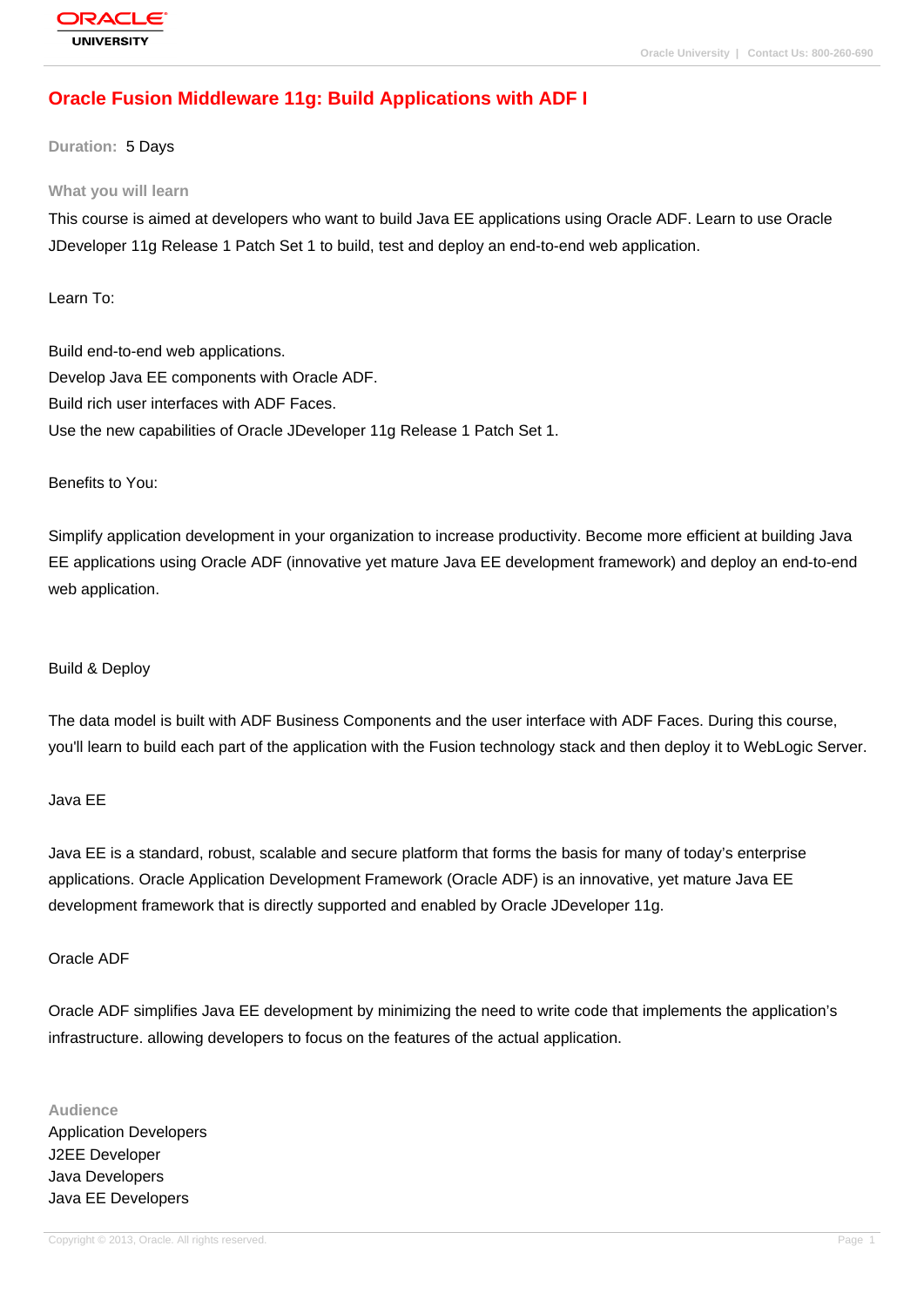**Related Training**

Suggested Prerequisites Familiarity with JDeveloper

Familiarity with XML concepts

Familiarity with basic Java

#### **Course Objectives**

Expose the data model in a web application with a rich ADF Faces user interface

Create JSF pages

Use rich client components in JSF pages

Add validation to ADF applications

Secure Web applications

Build and customize a data model by using ADF Business Components

**Course Topics**

### **Introduction to Fusion and ADF**

Describing Fusion architecture Explaining how ADF fits into the Fusion architecture Describing the ADF technology stack (MVC)

#### **Getting Started with JDeveloper**

Listing JDeveloper benefits for application development Using the features of the JDeveloper IDE Defining IDE preferences Creating applications, projects, and connections in JDeveloper

#### **Building a Data Model with ADF Business Components**

Introducing ADF Business Components Creating Business Components from tables Testing the data model

#### **Querying and Persisting Data**

Using view objects Using entity objects to persist data Synchronizing entity objects with database table changes Creating associations Creating updateable view objects Creating master-detail relationships Refactoring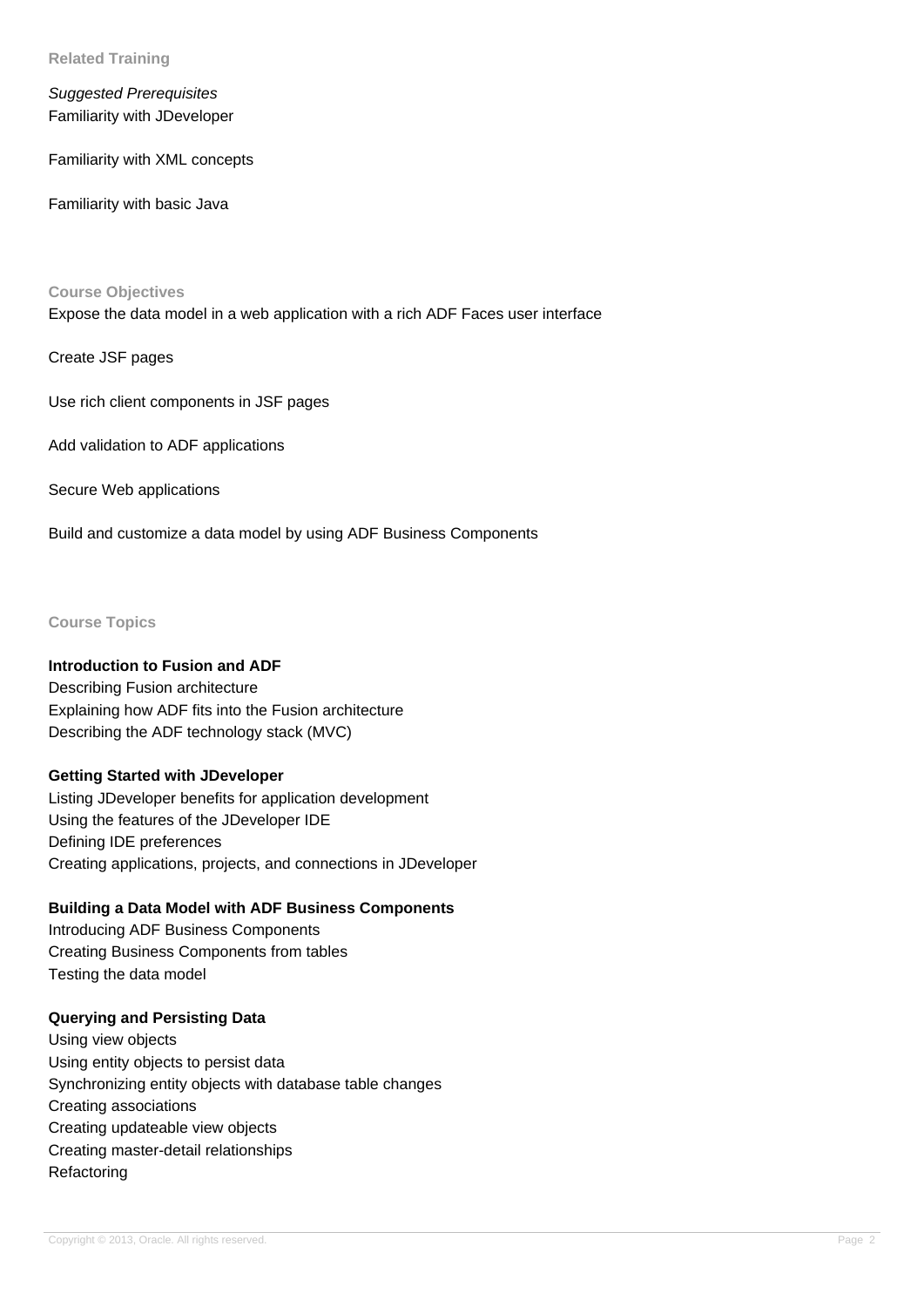## **Exposing Data**

Creating application modules Using master-detail view objects in application modules Managing Business Components transactions Abstracting business services with ADF Model

### **Declaratively Customizing Data Services**

Internationalizing the data model Editing business components Modifying default behavior of entity objects Changing the locking behavior of an application module

## **Programmatically Customizing Data Services**

Generating Java classes Programmatically modifying the behavior of entity objects Programmatically modifying the behavior of view objects Adding service methods to an application module Using client APIs

## **Validating User Input**

Understanding validation options: Database, Data Model, or UI Triggering validation execution Handling validation errors Using Groovy expressions in validation Using programmatic validation

## **Troubleshooting ADF BC Applications**

Troubleshooting the business service Troubleshooting the UI Using logging and diagnostics Using the JDeveloper debugger

## **Understanding UI Technologies**

Describing the use of Web browsers and HTML Describing the function of Servlets and JSPs Defining JavaServer Faces Explaining the JSF component architecture and JSF component types Explaining the purpose of backing beans and managed beans Describing the JSF life cycle Explaining how ADF Faces augments the JSF life cycle

## **Binding UI Components to Data**

Creating a JSF page Adding UI components to a page Describing the ADF Model layer Using Expression Language in data bindings Using a Page Definition file Examining data binding objects and metadata files Binding existing components to data Running and testing the page

## **Planning the User Interface**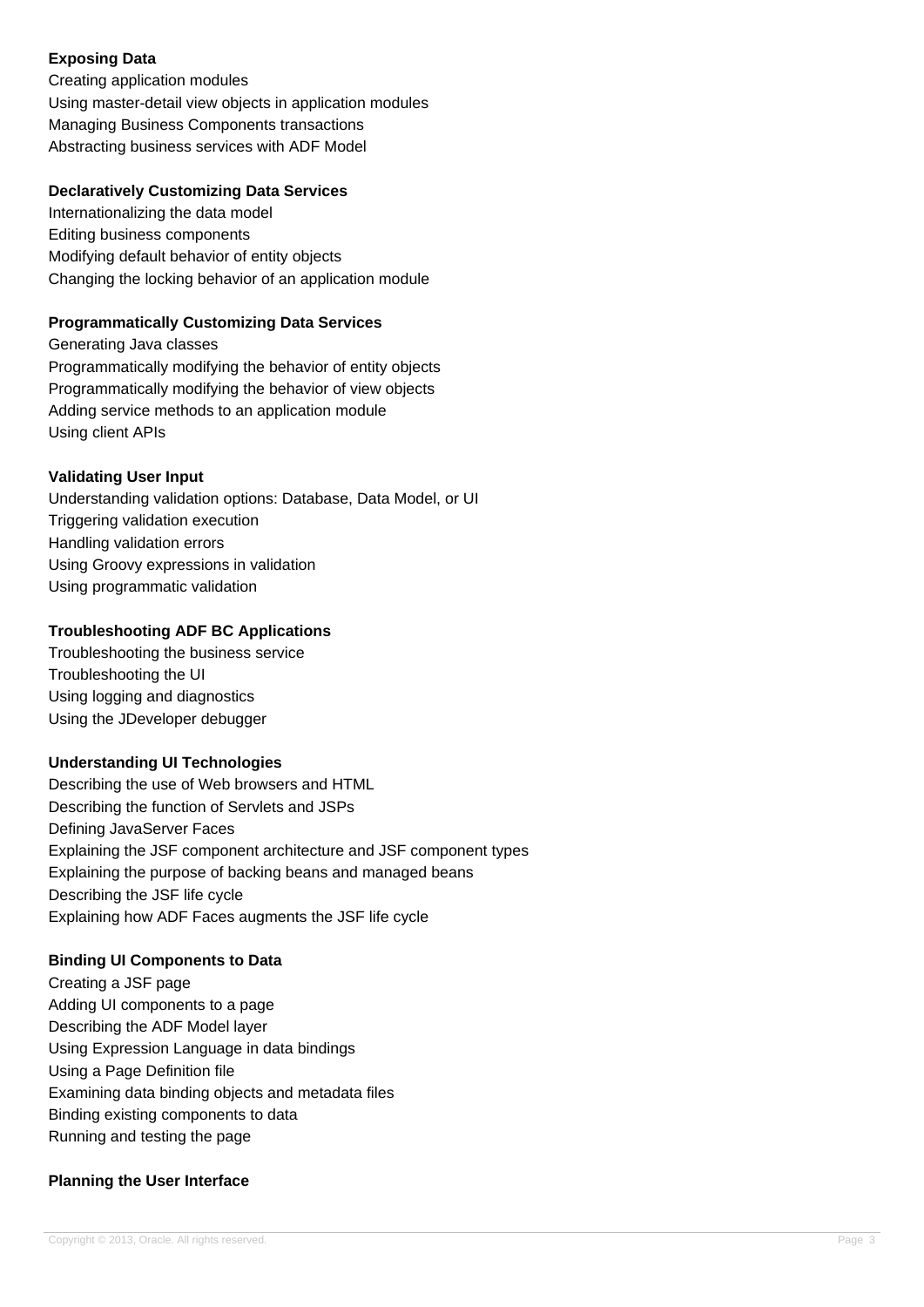Describing the Model-View-Controller design pattern Differentiating between bounded and unbounded task flows Creating and converting task flows Defining control flows Defining global navigation Creating routers for conditional navigation Calling methods and other task flows Implementing validation in the user interface

### **Adding Functionality to Pages**

Internationalizing the user interface Using component facets Displaying tabular data in tables Displaying hierarchical data in trees Displaying text or media with icons and images Defining search forms and display results Displaying data graphically

#### **Implementing Navigation on Pages**

Using ADF Faces navigation components Using buttons and links Using menus for navigation Using breadcrumbs Using a train component

#### **Achieving the Required Layout**

Using complex layout components Explaining how to use ADF Faces skins Using dynamic page layout

## **Ensuring Reusability**

Designing for reuse Using task flow templates Creating and using page templates Creating and using declarative components Creating and using page fragments Deciding which type of reusable component to use

## **Passing Values Between UI Elements**

Defining the data model to reduce the need to pass values Using a managed bean to hold values Using page parameters Using task flow parameters Passing values from containing pages to regions

#### **Responding to Application Events**

Using managed beans Coordinating JSF and ADF lifecycles Using phase and event listeners Using action listeners and methods Understanding additional AJAX events